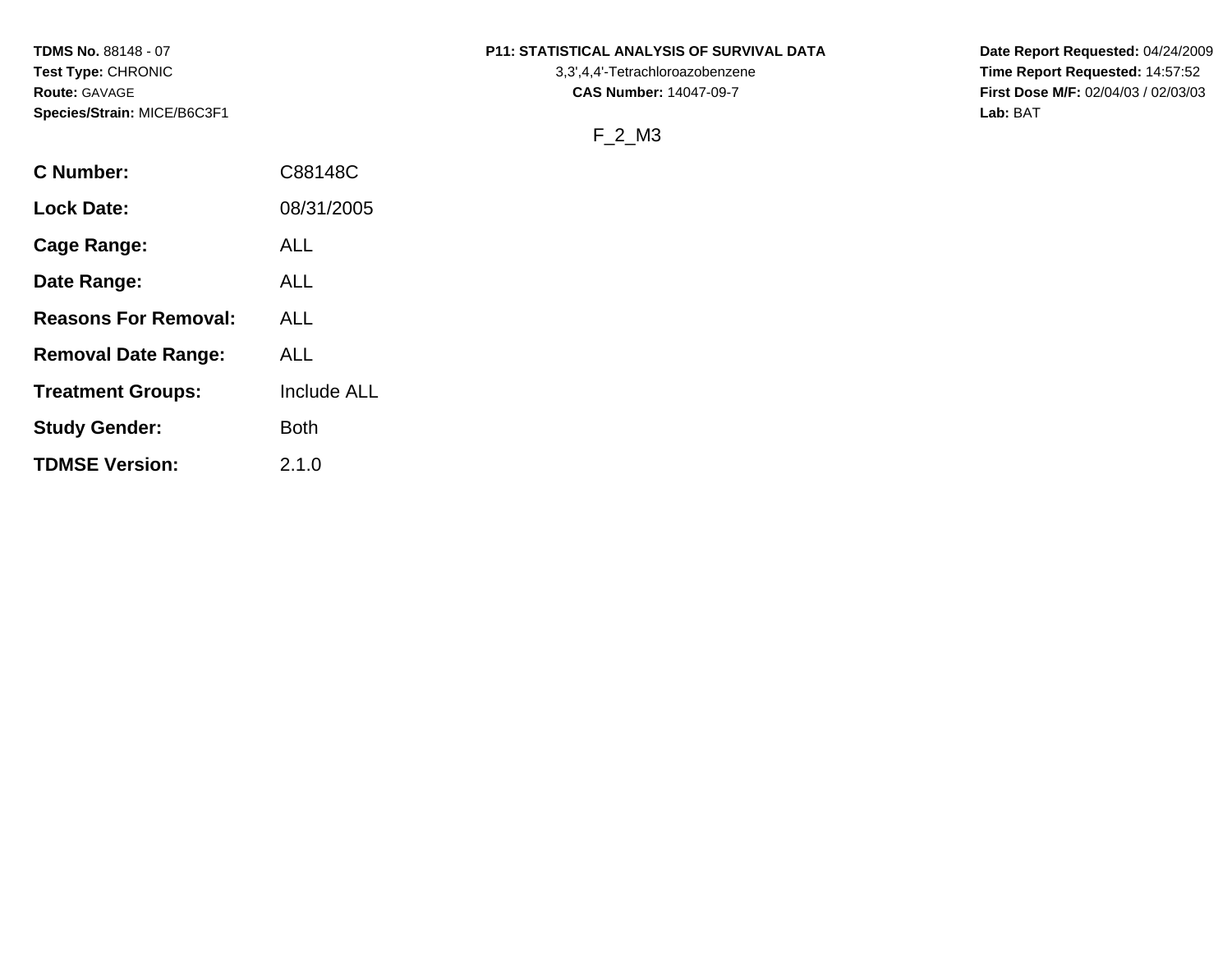**Test Type:** CHRONIC 3,3',4,4'-Tetrachloroazobenzene **Time Report Requested:** 14:57:52 **Route:** GAVAGE **CAS Number:** 14047-09-7 **First Dose M/F:** 02/04/03 / 02/03/03

## **MALE MICE**

# FIRST TERMINAL SACRIFICE AT **728** DAYS INDIVIDUAL SURVIVAL TIMES (DAYS)

| $DOSE = 0$                          | <b>MG/KG</b> |              |            |                      |            |            |            |            |            |                   |            |            |                    |
|-------------------------------------|--------------|--------------|------------|----------------------|------------|------------|------------|------------|------------|-------------------|------------|------------|--------------------|
| TOTAL 50                            |              |              |            | UNCENSORED DEATHS 14 |            |            |            |            |            | CENSORED DEATHS 1 |            |            | <b>TERMINAL 35</b> |
| UNCENSORED DEATH DAYS:              |              |              |            |                      |            |            |            |            |            |                   |            |            |                    |
| 486                                 | 563          | 584          | 609        | 609                  | 612        | 618        | 625        | 682        | 694        | 700               | 711        | 718        | 721                |
| <b>CENSORED DEATH DAYS:</b><br>678  |              |              |            |                      |            |            |            |            |            |                   |            |            |                    |
| $DOSE = 3$                          | <b>MG/KG</b> |              |            |                      |            |            |            |            |            |                   |            |            |                    |
| TOTAL 50                            |              |              |            | UNCENSORED DEATHS 19 |            |            |            |            |            | CENSORED DEATHS 0 |            |            | TERMINAL 31        |
| UNCENSORED DEATH DAYS:              |              |              |            |                      |            |            |            |            |            |                   |            |            |                    |
| 165<br>668                          | 380<br>669   | 416<br>680   | 479<br>682 | 524<br>682           | 542        | 552        | 574        | 591        | 600        | 624               | 642        | 659        | 660                |
| <b>CENSORED DEATH DAYS:</b><br>None |              |              |            |                      |            |            |            |            |            |                   |            |            |                    |
| $DOSE = 10$                         |              | <b>MG/KG</b> |            |                      |            |            |            |            |            |                   |            |            |                    |
| TOTAL 50                            |              |              |            | UNCENSORED DEATHS 42 |            |            |            |            |            | CENSORED DEATHS 3 |            |            | <b>TERMINAL 5</b>  |
| UNCENSORED DEATH DAYS:              |              |              |            |                      |            |            |            |            |            |                   |            |            |                    |
| 169                                 | 358          | 366          | 366        | 366                  | 437        | 470        | 471        | 519        | 521        | 521               | 529        | 533        | 542                |
| 548<br>644                          | 553<br>659   | 556<br>662   | 561<br>664 | 567<br>665           | 567<br>665 | 577<br>669 | 584<br>673 | 594<br>678 | 602<br>682 | 617<br>689        | 627<br>700 | 637<br>716 | 640<br>718         |
| <b>CENSORED DEATH DAYS:</b>         |              |              |            |                      |            |            |            |            |            |                   |            |            |                    |
| $\overline{4}$                      | 64           | 590          |            |                      |            |            |            |            |            |                   |            |            |                    |
| $DOSE = 30$                         |              | <b>MG/KG</b> |            |                      |            |            |            |            |            |                   |            |            |                    |
| TOTAL 50                            |              |              |            | UNCENSORED DEATHS 50 |            |            |            |            |            | CENSORED DEATHS 0 |            |            | TERMINAL 0         |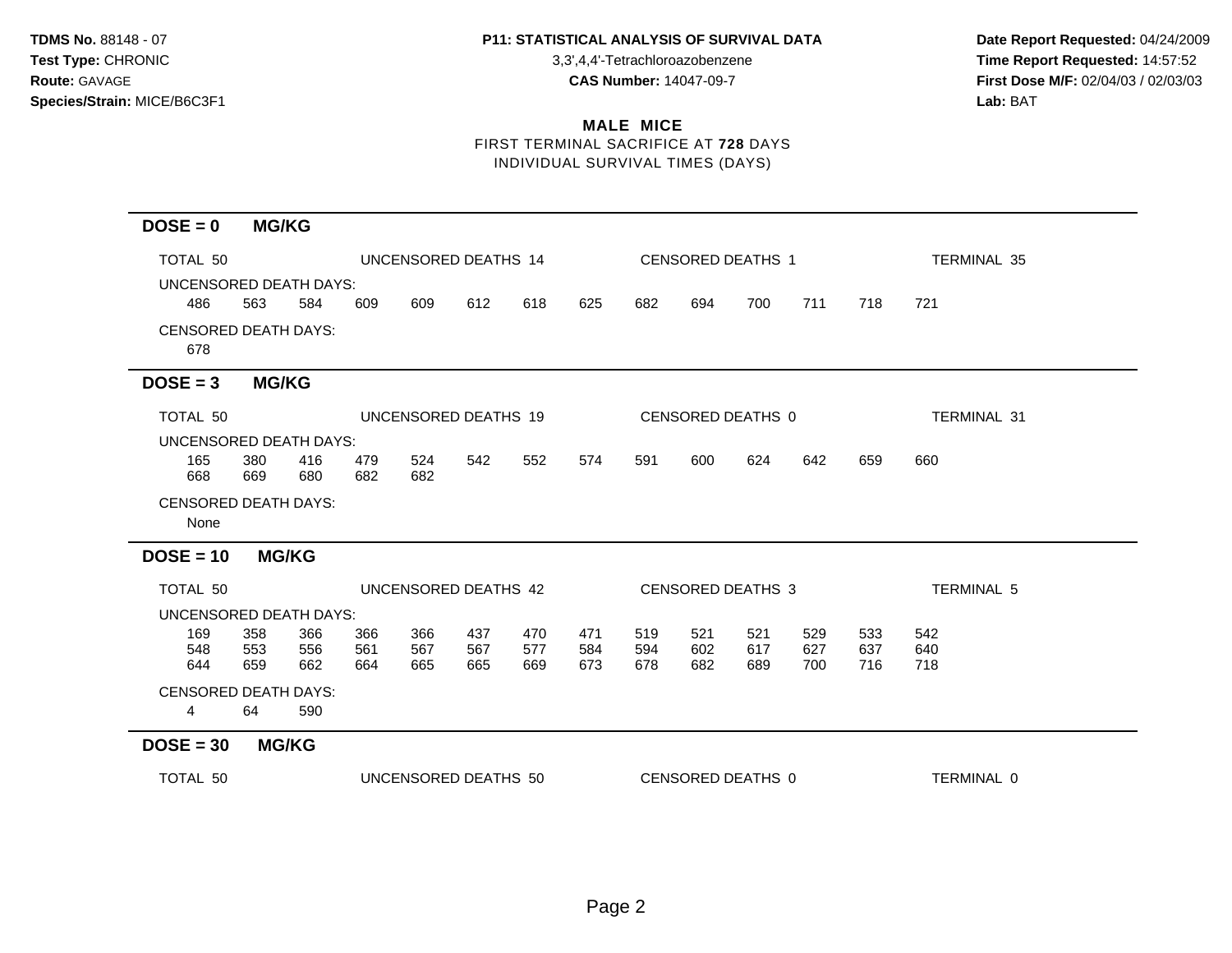**Species/Strain:** MICE/B6C3F1 **Lab:** BAT

**Test Type:** CHRONIC 3,3',4,4'-Tetrachloroazobenzene **Time Report Requested:** 14:57:52 **Route:** GAVAGE **CAS Number:** 14047-09-7 **First Dose M/F:** 02/04/03 / 02/03/03

## **MALE MICE** FIRST TERMINAL SACRIFICE AT **728** DAYS INDIVIDUAL SURVIVAL TIMES (DAYS)

#### UNCENSORED DEATH DAYS:

| 206 | 221 | 233 | 235 | 242 | 250 | 254 | 261 | 288 | 296 | 315 | 326 | 337 | 340 |
|-----|-----|-----|-----|-----|-----|-----|-----|-----|-----|-----|-----|-----|-----|
| 357 | 359 | 366 | 371 | 372 | 376 | 380 | 381 | 388 | 392 | 399 | 406 | 413 | 414 |
| 416 | 427 | 430 | 445 | 451 | 469 | 470 | 470 | 482 | 484 | 490 | 491 | 492 | 505 |
| 505 | 507 | 507 | 508 | 510 | 512 | 519 | 528 |     |     |     |     |     |     |

#### CENSORED DEATH DAYS:

None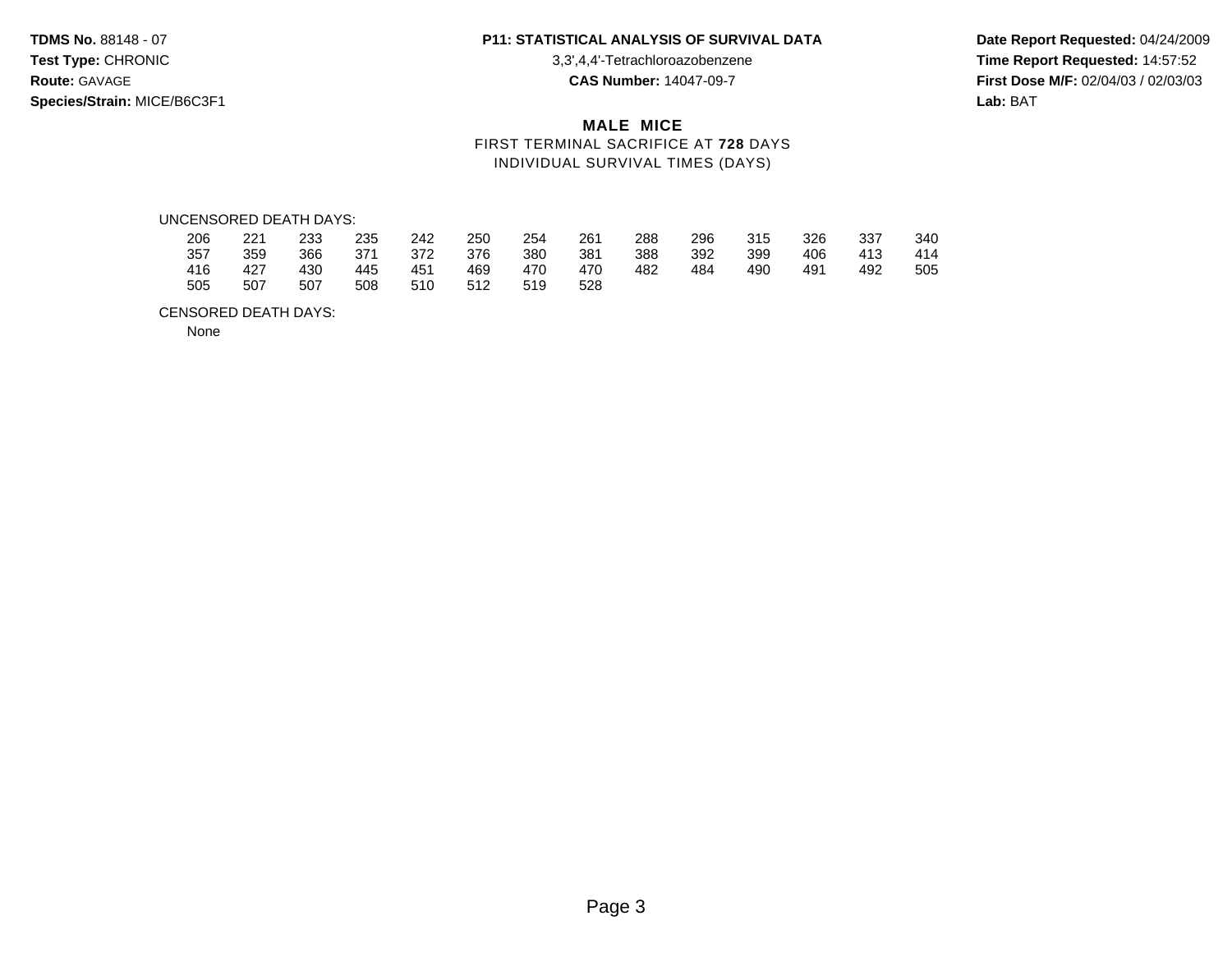**Test Type:** CHRONIC 3,3',4,4'-Tetrachloroazobenzene **Time Report Requested:** 14:57:52 **Route:** GAVAGE **CAS Number:** 14047-09-7 **First Dose M/F:** 02/04/03 / 02/03/03

### **MALE MICE**

FIRST TERMINAL SACRIFICE AT **728** DAYS

## **KAPLAN-MEIER SURVIVAL PROBABILITY ESTIMATES (%)**

| <b>DOSE</b>     | <b>TIME (DAYS)</b> |       |       |       |       |       |      |      |      |        |  |  |  |
|-----------------|--------------------|-------|-------|-------|-------|-------|------|------|------|--------|--|--|--|
|                 | 90                 | 180   | 270   | 365   | 425   | 485   | 545  | 605  | 665  | 728(A) |  |  |  |
| 0 MG/KG         | 100.0              | 100.0 | 100.0 | 100.0 | 100.0 | 100.0 | 98.0 | 94.0 | 84.0 | 71.7   |  |  |  |
| 3 MG/KG         | 100.0              | 98.0  | 98.0  | 98.0  | 94.0  | 92.0  | 88.0 | 80.0 | 72.0 | 62.0   |  |  |  |
| <b>10 MG/KG</b> | 100.0              | 97.9  | 97.9  | 95.8  | 89.6  | 83.3  | 70.8 | 49.8 | 28.2 | 10.8   |  |  |  |
| 30 MG/KG        | 100.0              | 100.0 | 84.0  | 68.0  | 42.0  | 24.0  | 0.0  | 0.0  | 0.0  | 0.0    |  |  |  |

(A) FIRST TERMINAL SACRIFICE

(B) THE FIRST ENTRY IS THE TREND TEST (TARONE, 1975) RESULT. SUBSEQUENT ENTRIES ARE THE RESULTS OF PAIRWISE TESTS (COX, 1972). NEGATIVE TRENDS ARE INDICATED BY "N".

(C) MEAN OF ALL UNCENSORED DEATHS PRIOR TO TERMINAL SACRIFICE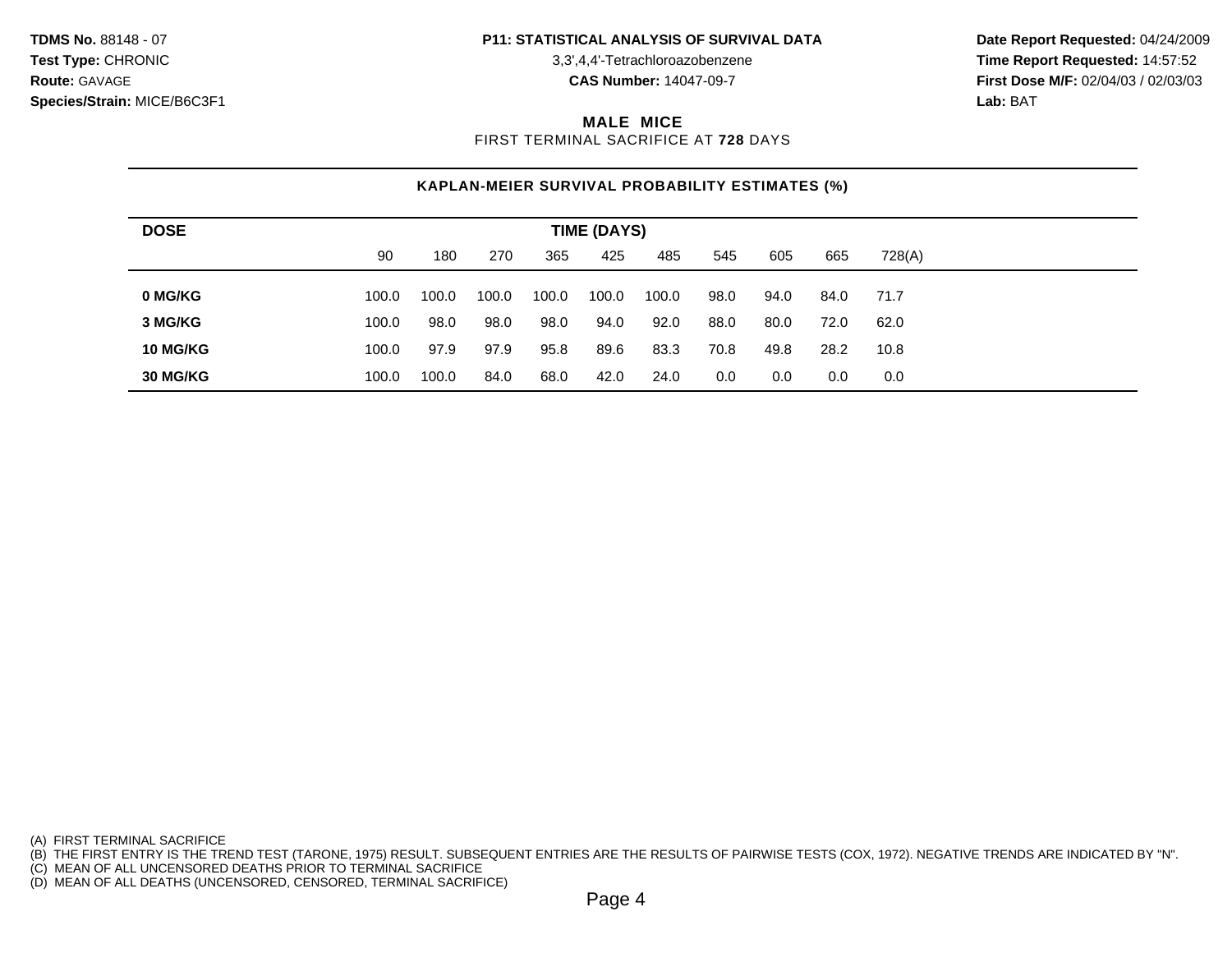**Test Type:** CHRONIC 3,3',4,4'-Tetrachloroazobenzene **Time Report Requested:** 14:57:52 **Route:** GAVAGE **CAS Number:** 14047-09-7 **First Dose M/F:** 02/04/03 / 02/03/03

### **MALE MICE**

FIRST TERMINAL SACRIFICE AT **728** DAYS

## **SURVIVAL SUMMARY STATISTICS**

| <b>DOSE</b>                                                         | 0 MG/KG         | 3 MG/KG         | 10 MG/KG        | 30 MG/KG        |
|---------------------------------------------------------------------|-----------------|-----------------|-----------------|-----------------|
| SURVIVAL AT END OF STUDY<br>(KAPLAN-MEIER)                          | 71.7%           | 62.0%           | 10.8%           | $0.0\%$         |
| <b>SIGNIFICANCE (B)</b><br>(LIFE TABLE)                             | P < 0.001       | $P=0.283$       | P < 0.001       | P<0.001         |
| <b>MEAN DAY OF</b><br><b>NATURAL DEATHS (C)</b><br>(STANDARD ERROR) | 638.0<br>(18.5) | 567.8<br>(30.5) | 568.6<br>(18.1) | 395.9<br>(13.3) |
| <b>MEAN LIFE SPAN (D)</b><br>(STANDARD ERROR)                       | 701.8<br>(7.7)  | 667.1<br>(15.9) | 563.6<br>(22.7) | 395.9<br>(13.3) |

(A) FIRST TERMINAL SACRIFICE

(B) THE FIRST ENTRY IS THE TREND TEST (TARONE, 1975) RESULT. SUBSEQUENT ENTRIES ARE THE RESULTS OF PAIRWISE TESTS (COX, 1972). NEGATIVE TRENDS ARE INDICATED BY "N".

(C) MEAN OF ALL UNCENSORED DEATHS PRIOR TO TERMINAL SACRIFICE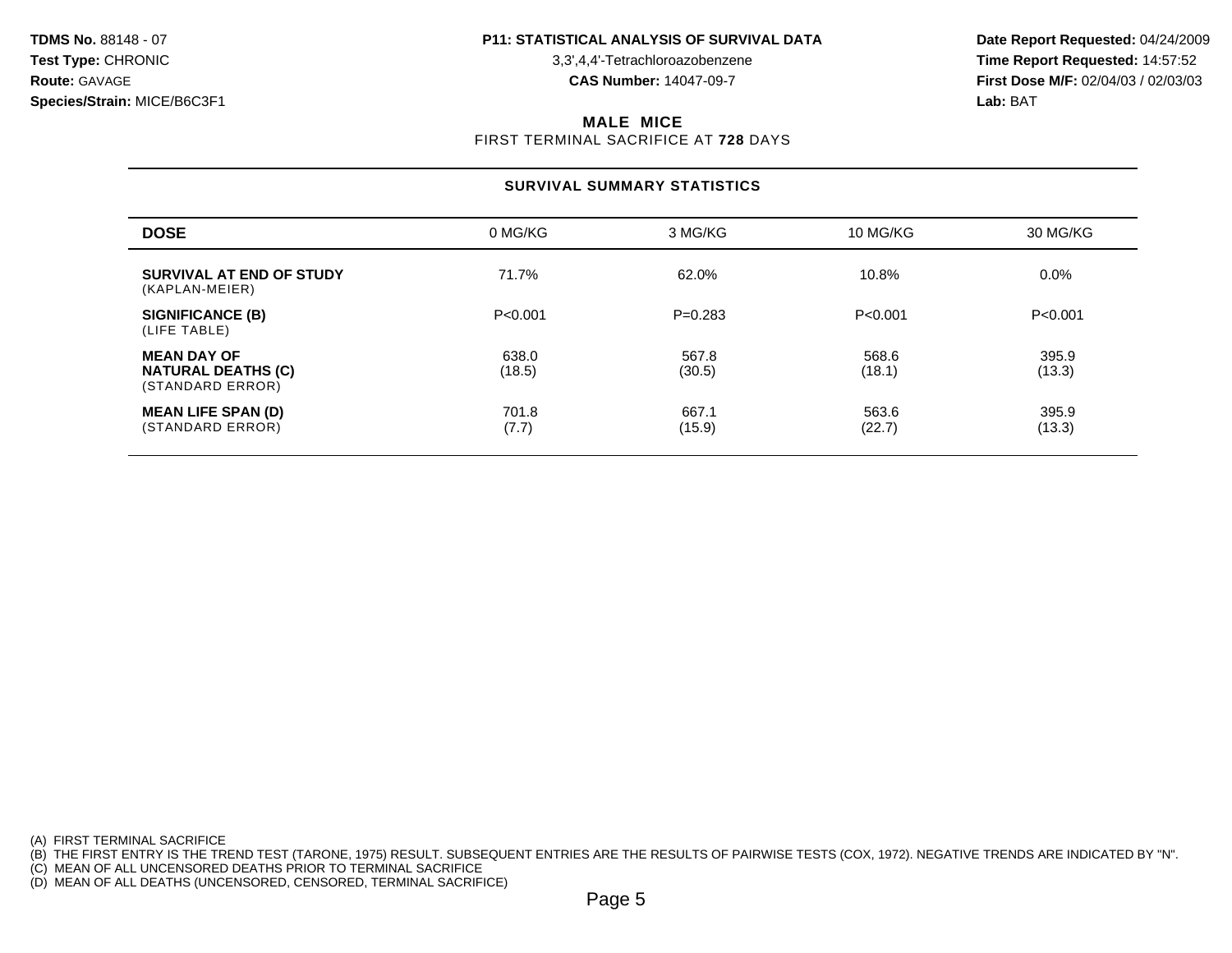**Test Type:** CHRONIC 3,3',4,4'-Tetrachloroazobenzene **Time Report Requested:** 14:57:52 **Route:** GAVAGE **CAS Number:** 14047-09-7 **First Dose M/F:** 02/04/03 / 02/03/03

# **FEMALE MICE**

FIRST TERMINAL SACRIFICE AT **731** DAYS INDIVIDUAL SURVIVAL TIMES (DAYS)

## **DOSE = 0 MG/KG**

| TOTAL 50                    |              | UNCENSORED DEATHS 14 |     |     |     |     |                          | CENSORED DEATHS 1 |     |     |     |                   | <b>TERMINAL 35</b> |
|-----------------------------|--------------|----------------------|-----|-----|-----|-----|--------------------------|-------------------|-----|-----|-----|-------------------|--------------------|
| UNCENSORED DEATH DAYS:      |              |                      |     |     |     |     |                          |                   |     |     |     |                   |                    |
| 269                         | 474          | 546                  | 558 | 569 | 583 | 587 | 606                      | 610               | 610 | 667 | 669 | 705               | 716                |
| <b>CENSORED DEATH DAYS:</b> |              |                      |     |     |     |     |                          |                   |     |     |     |                   |                    |
| $\overline{4}$              |              |                      |     |     |     |     |                          |                   |     |     |     |                   |                    |
| $DOSE = 3$                  | <b>MG/KG</b> |                      |     |     |     |     |                          |                   |     |     |     |                   |                    |
| TOTAL 50                    |              | UNCENSORED DEATHS 20 |     |     |     |     | <b>CENSORED DEATHS 0</b> |                   |     |     |     |                   | <b>TERMINAL 30</b> |
| UNCENSORED DEATH DAYS:      |              |                      |     |     |     |     |                          |                   |     |     |     |                   |                    |
| 459                         | 542          | 566                  | 571 | 596 | 651 | 654 | 661                      | 661               | 664 | 673 | 673 | 674               | 675                |
| 677                         | 703          | 709                  | 716 | 717 | 722 |     |                          |                   |     |     |     |                   |                    |
| <b>CENSORED DEATH DAYS:</b> |              |                      |     |     |     |     |                          |                   |     |     |     |                   |                    |
| None                        |              |                      |     |     |     |     |                          |                   |     |     |     |                   |                    |
| $DOSE = 10$ MG/KG           |              |                      |     |     |     |     |                          |                   |     |     |     |                   |                    |
| TOTAL 50                    |              | UNCENSORED DEATHS 17 |     |     |     |     | <b>CENSORED DEATHS 1</b> |                   |     |     |     |                   | TERMINAL 32        |
| UNCENSORED DEATH DAYS:      |              |                      |     |     |     |     |                          |                   |     |     |     |                   |                    |
| 477                         | 491          | 517                  | 536 | 541 | 590 | 614 | 623                      | 638               | 661 | 677 | 681 | 683               | 685                |
| 692                         | 698          | 711                  |     |     |     |     |                          |                   |     |     |     |                   |                    |
| <b>CENSORED DEATH DAYS:</b> |              |                      |     |     |     |     |                          |                   |     |     |     |                   |                    |
| 3                           |              |                      |     |     |     |     |                          |                   |     |     |     |                   |                    |
| $DOSE = 30$                 |              | <b>MG/KG</b>         |     |     |     |     |                          |                   |     |     |     |                   |                    |
| TOTAL 50                    |              | UNCENSORED DEATHS 30 |     |     |     |     |                          |                   |     |     |     | CENSORED DEATHS 1 | TERMINAL 19        |
| UNCENSORED DEATH DAYS:      |              |                      |     |     |     |     |                          |                   |     |     |     |                   |                    |
| 50                          | 304          | 337                  | 337 | 477 | 477 | 477 | 485                      | 522               | 540 | 541 | 543 | 543               | 545                |
| 603<br>728                  | 641          | 645                  | 648 | 648 | 652 | 652 | 673                      | 680               | 688 | 688 | 688 | 712               | 715                |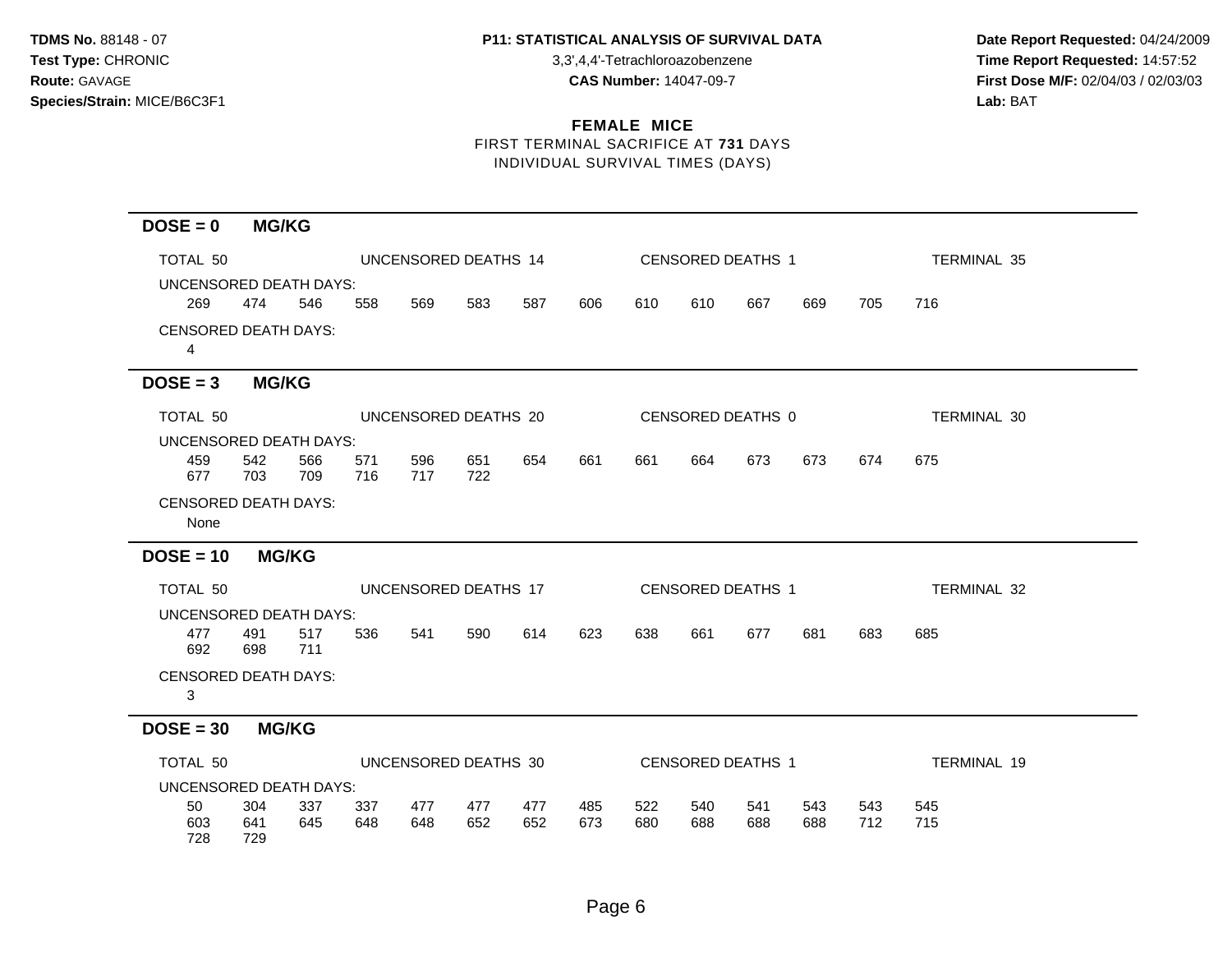**Species/Strain:** MICE/B6C3F1 **Lab:** BAT

### **TDMS No.** 88148 - 07 **P11: STATISTICAL ANALYSIS OF SURVIVAL DATA Date Report Requested:** 04/24/2009

**FEMALE MICE** FIRST TERMINAL SACRIFICE AT **731** DAYS INDIVIDUAL SURVIVAL TIMES (DAYS)

**Test Type:** CHRONIC 3,3',4,4'-Tetrachloroazobenzene **Time Report Requested:** 14:57:52 **Route:** GAVAGE **CAS Number:** 14047-09-7 **First Dose M/F:** 02/04/03 / 02/03/03

> CENSORED DEATH DAYS: 15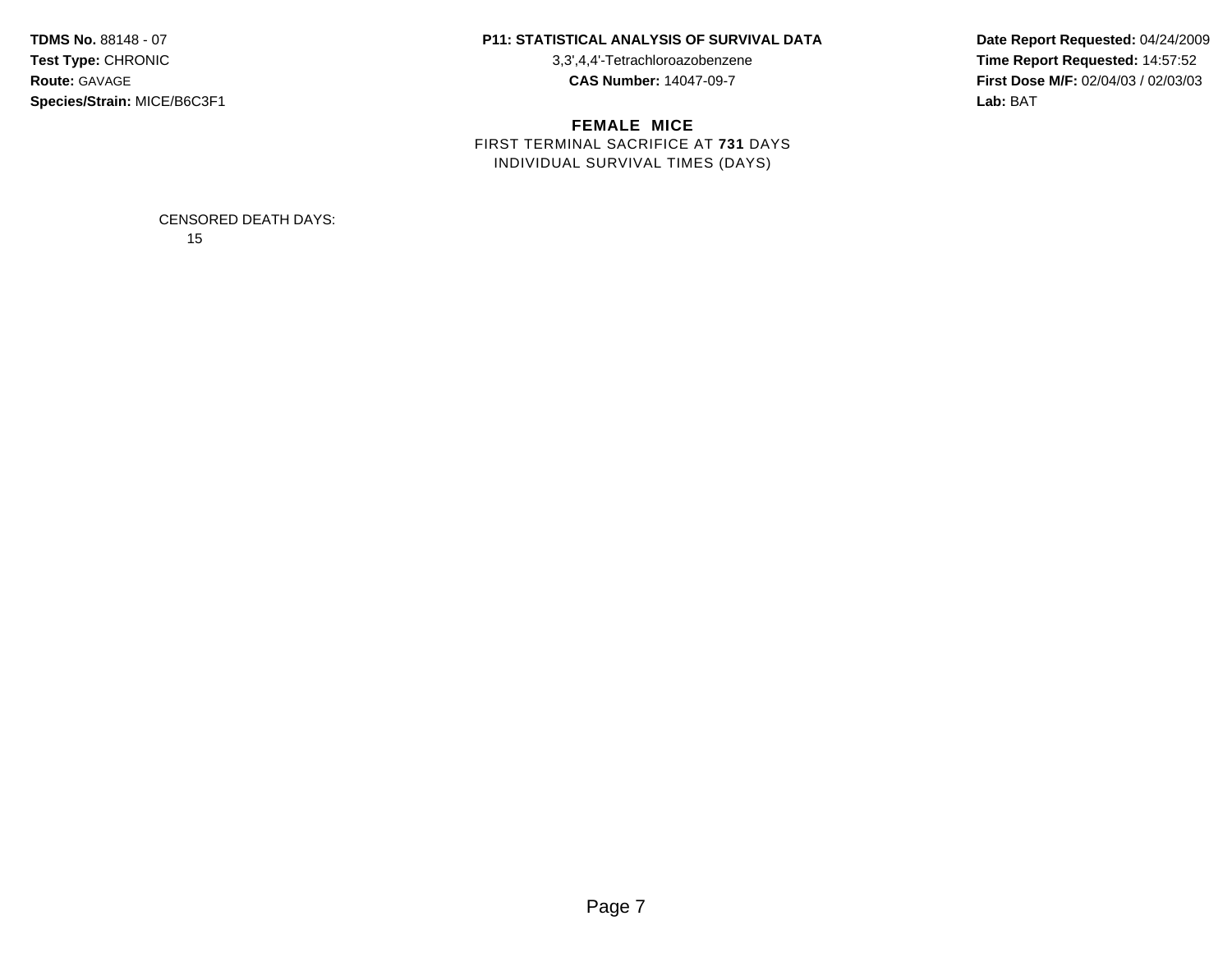**Species/Strain:** MICE/B6C3F1 **Lab:** BAT

**Test Type:** CHRONIC 3,3',4,4'-Tetrachloroazobenzene **Time Report Requested:** 14:57:52 **Route:** GAVAGE **CAS Number:** 14047-09-7 **First Dose M/F:** 02/04/03 / 02/03/03

### **FEMALE MICE**

FIRST TERMINAL SACRIFICE AT **731** DAYS

## **KAPLAN-MEIER SURVIVAL PROBABILITY ESTIMATES (%)**

| <b>DOSE</b> | <b>TIME (DAYS)</b> |       |       |       |       |      |      |      |      |        |  |  |
|-------------|--------------------|-------|-------|-------|-------|------|------|------|------|--------|--|--|
|             | 90                 | 180   | 270   | 365   | 425   | 485  | 545  | 605  | 665  | 731(A) |  |  |
| 0 MG/KG     | 100.0              | 100.0 | 98.0  | 98.0  | 98.0  | 95.9 | 95.9 | 85.7 | 79.6 | 71.4   |  |  |
|             |                    |       |       |       |       |      |      |      |      |        |  |  |
| 3 MG/KG     | 100.0              | 100.0 | 100.0 | 100.0 | 100.0 | 98.0 | 96.0 | 90.0 | 80.0 | 60.0   |  |  |
| 10 MG/KG    | 100.0              | 100.0 | 100.0 | 100.0 | 100.0 | 98.0 | 89.8 | 87.8 | 79.6 | 65.3   |  |  |
| 30 MG/KG    | 98.0               | 98.0  | 98.0  | 91.8  | 91.8  | 83.7 | 71.4 | 69.4 | 57.1 | 38.8   |  |  |

(A) FIRST TERMINAL SACRIFICE

(B) THE FIRST ENTRY IS THE TREND TEST (TARONE, 1975) RESULT. SUBSEQUENT ENTRIES ARE THE RESULTS OF PAIRWISE TESTS (COX, 1972). NEGATIVE TRENDS ARE INDICATED BY "N".

(C) MEAN OF ALL UNCENSORED DEATHS PRIOR TO TERMINAL SACRIFICE